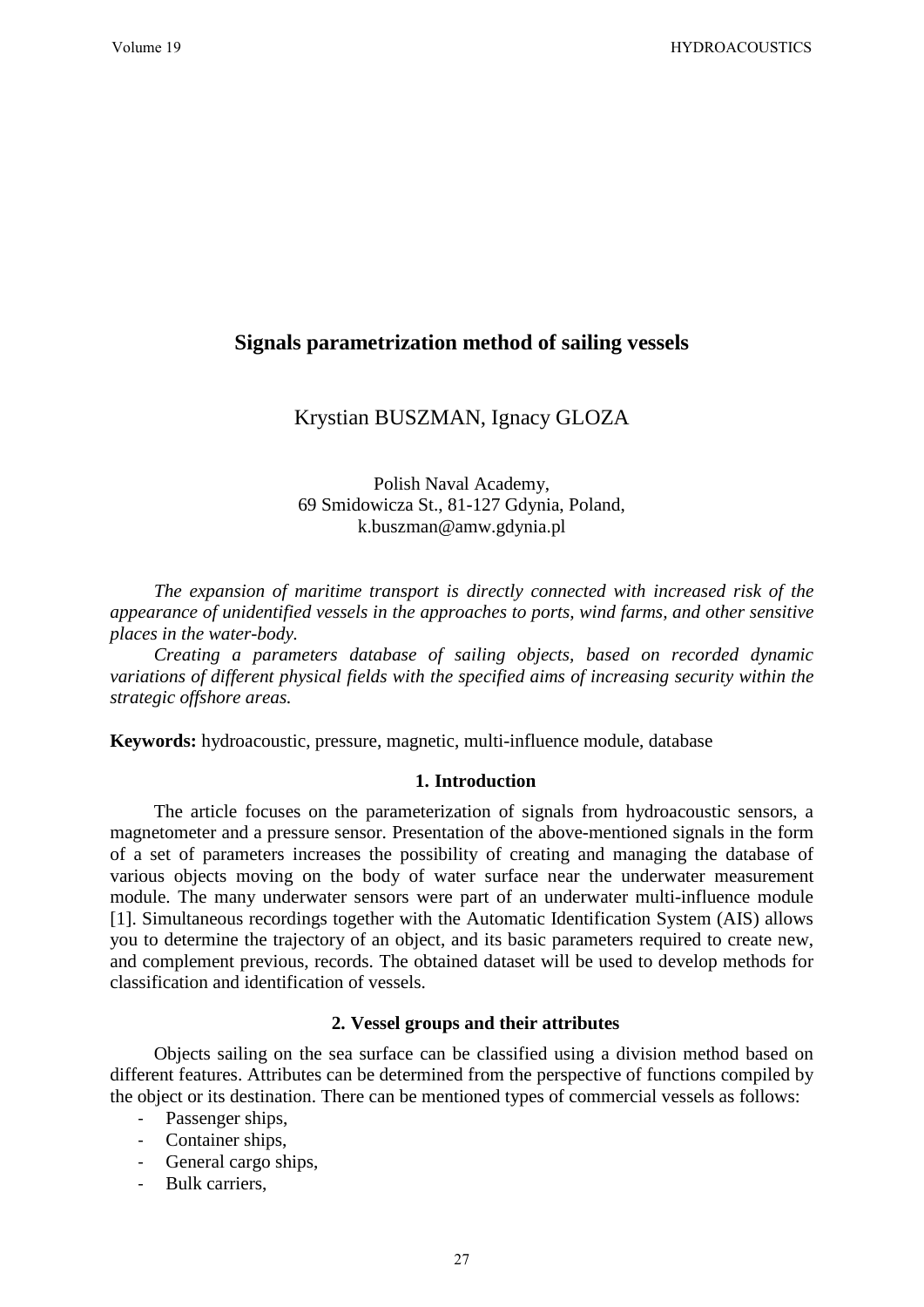- Tankers,
- Vehicle carriers,
- Liquefied gas carriers,
- Chemical tankers.
- Reefers,
- Ro-Ro,
- Tugs,
- Other specialized ships.

Attributes of vessel groups stem directly from belonging to that group. The parameters describing the selected vessel include:

- Total length / length on the waterline,
- Width,
- Draft,
- Displacement,
- Gross tonnage,
- Speed,
- Trim.
- The number of propellers,
- The diameter of the propellers,
- The number of blades,
- Engine power,
- Other parameters.

Creating a ship database, we use all available information in order to unmistakably determine the object, which creates a single database record. The worldwide unified Automatic Identification System (AIS) gives the user a clear, and understandable, picture of the situation in the observed area. The absence of information about a moving vessel from AIS is appropriate to get all the parameters from another observation system, based on the monitoring of subsea physical field disturbances.

A vessel moving on the surface is an object with specific static parameters (size, draft, etc.) and dynamic ones too(related to its movement). Moving such an object causes disturbances of local physical fields, which include:

- Acoustic field,
- Pressure field,
- Magnetic field,
- Electric field,
- Seismic field.

These variations can describe the source of their occurrence with some accuracy. For this purpose, there was used an underwater measurement system integrating a set of sensors with processing and recording units. This paper describes the disturbances of the acoustic field, pressure and magnetic fields, as a base to determine an individual vessel's parameters.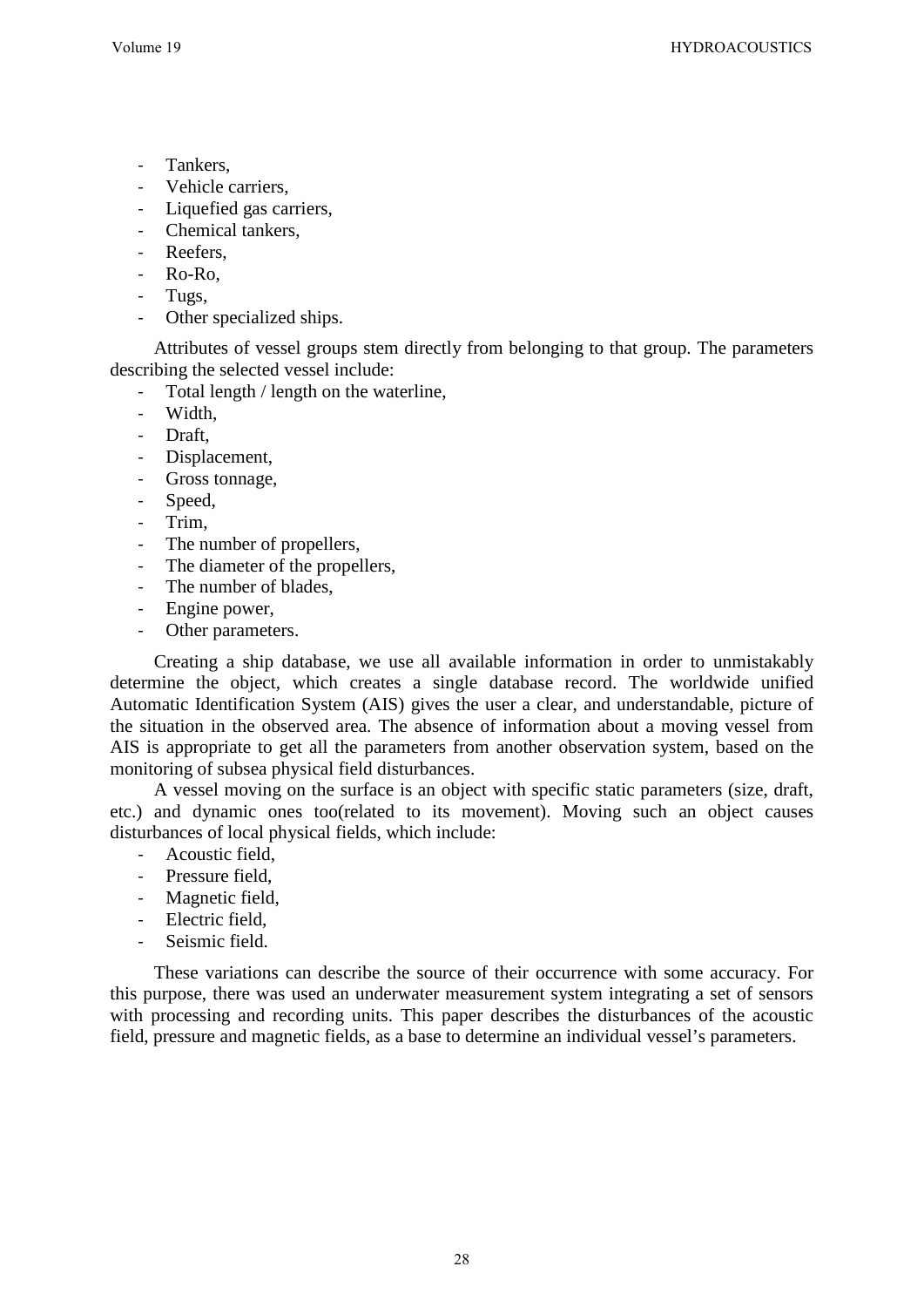## **3. Hydroacoustic field analysis**

Hydroacoustic fields describe disturbances of the sound pressure connected with the movement of the ship, and the noises coming from the working machinery located inside it [2]. Due to the nature of these fields, sound propagation is vibration transmission from the source toward the sensor, which is a hydrophone. Recorded frequencies are bandwidthlimited by the transducer, with a signal processing circuit, and also the distance between the source and the receiver. Attenuation absorption prevents the transmission of high frequency sound over long distances [3].

Hydroacoustic fields from a moving object can be divided into a high-frequency part, and a low-frequency part. Presenting the first one can primarily rely on the frequency domain. We use narrowband frequency analysis to determine occurrences of the characteristic harmonic**s**. It is usually carried out using the Fast Fourier Transformation. The parameters of the output signal are determined by the frequency domain parameters.

A frequency resolution is primarily dependent on the analyzed signal duration. The resulting parameters obtained during this analysis are the amplitude and frequency of the dominant harmonic within a predetermined band.



Fig. 1. Sample graph of the spectrum after narrowband analysis.

Fig. 1. presents the acoustic pressure level for each frequency obtained as a result of narrowband analysis. Shown bandwidth is dependent on sampling frequency, which equals 51.2 kHz.

Another method is based on the presentation of spectra in one-third-octave (OTO) bands [4]. Using OTO filters and frequency analysis, results obtained in the form of amplitudes gives information about the acoustic pressure level for each subsequent band. Both the narrowband analysis and OTO are represented in a logarithmic scale relating to 1 μPa, in order to combine the single graph data for small and large values.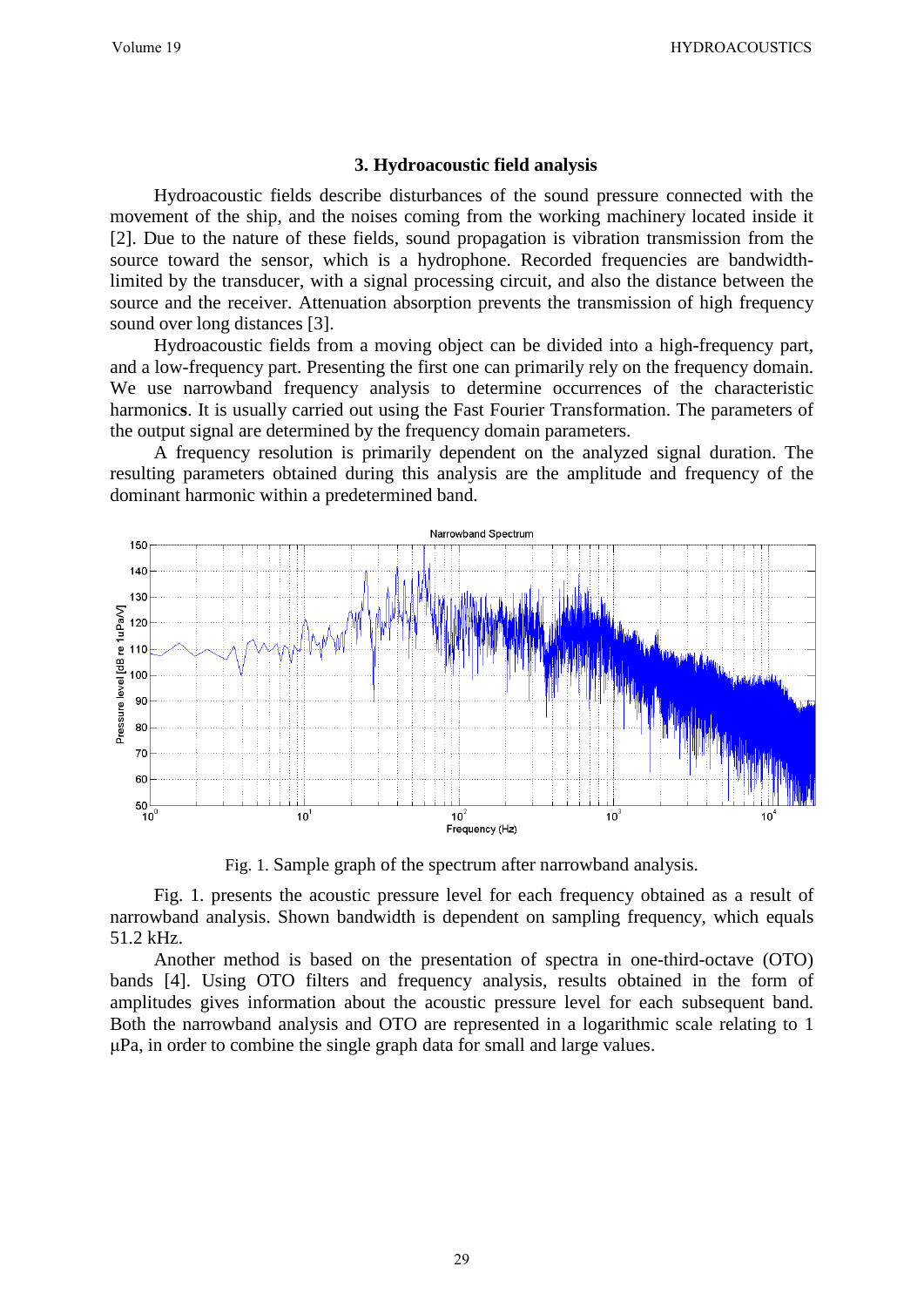

Fig. 2. Sample graph of the spectrum of a moving object after one-third-octave analysis. A tabular summary of the frequency parameters resulting from the above signal analysis.

| $\begin{array}{ c c c c c c c c c c c } \hline \end{array}$ f [Hz] $\begin{array}{ c c c c c c c c } \hline \end{array}$ 4.7 $\begin{array}{ c c c c c c } \hline \end{array}$ 10.2 $\begin{array}{ c c c c c c } \hline \end{array}$ 20.3 $\begin{array}{ c c c c c c } \hline \end{array}$ |  |  |  | $\ldots$   39.4   59.4   64.4 | $\cdots$ |
|----------------------------------------------------------------------------------------------------------------------------------------------------------------------------------------------------------------------------------------------------------------------------------------------|--|--|--|-------------------------------|----------|
| $\vert$ p [dB] $\vert$ 113.7 $\vert$ 121.6 $\vert$ 124.7 $\vert$ 140.1 $\vert$ $\vert$ 141.7 $\vert$ 149.6 $\vert$ 143.2 $\vert$                                                                                                                                                             |  |  |  |                               | $\cdots$ |

Tab. 1. Proposed parameters obtained after narrowband analysis.

| Tab. 2. Proposed parameters obtained after one-third-octave analysis. |      |     |     |     |          |     |     |      |          |  |  |
|-----------------------------------------------------------------------|------|-----|-----|-----|----------|-----|-----|------|----------|--|--|
| f $[Hz]$                                                              | 3.15 |     |     | 6.3 | $\cdots$ | 630 | 800 | 1000 | $\cdots$ |  |  |
| p [dB]                                                                | 107  | 108 | 114 | 115 | $\cdots$ | 148 | 145 | 142  | $\cdots$ |  |  |

In Tab. 1. You have sound level in a very narrow frequency band (0.2 Hz bandwidth), in Tab. 2. there are averaged OTO band values.

Some parameters characterizing the low-frequency part of the hydroacoustic field, such as:

- Signal time duration (t);
- The maximum ship noise level  $(p_{max})$ ;
- Moment of  $p_{max}$  ( $t_{max}$ ),
- The energy of the signal as a surface area below  $p(t)$  ?( $p_{sa}$ ). will be explained later.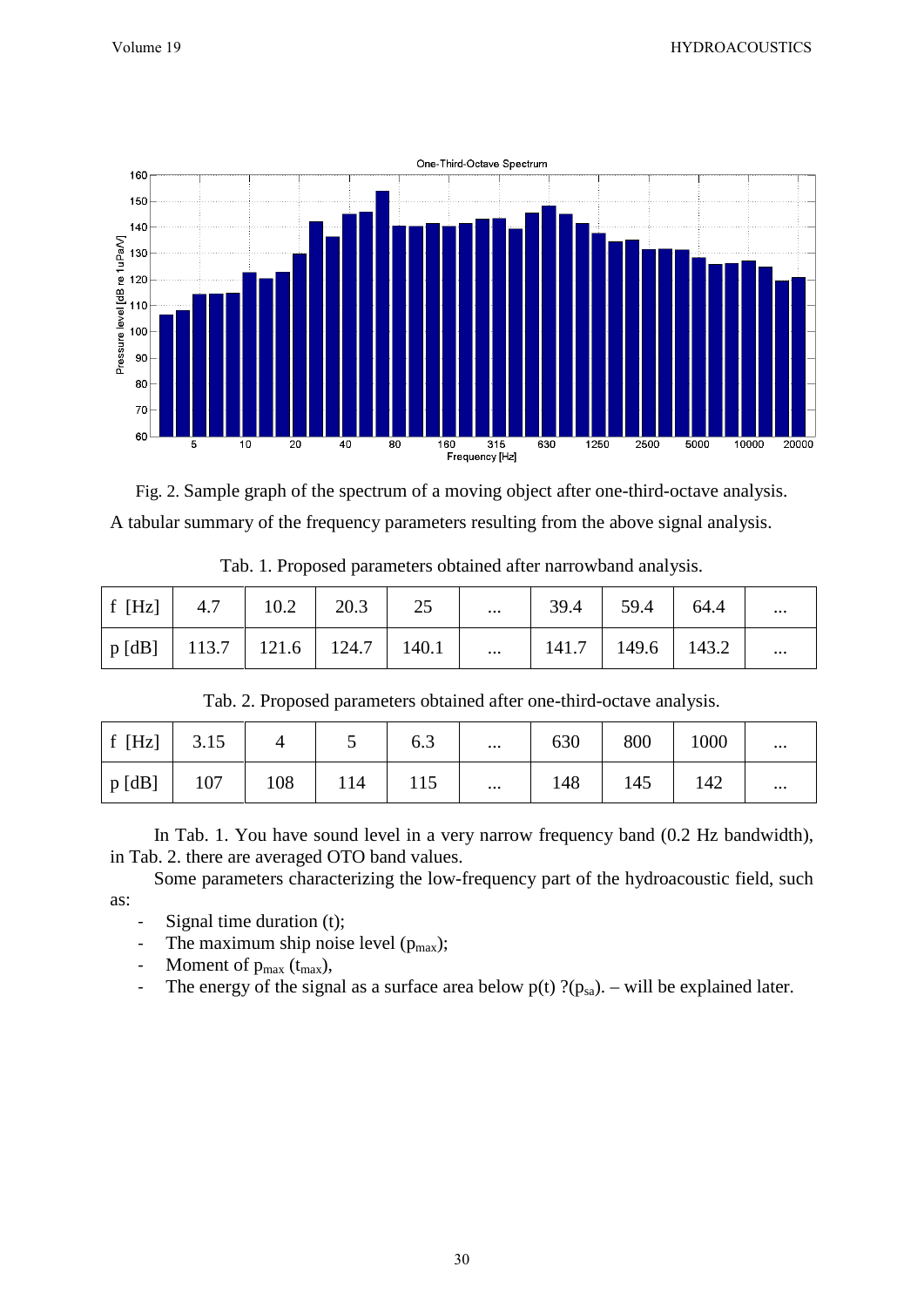

Fig. 3. Here is time series, or variations in time, of the RMS pressure level.

By designating the duration of the passing of the measuring point ship noise, the average level of ambient noise  $(p_{bgn})$  in the 5 min before the measurement, is determined. Start time is determined when the acoustic signal from a ship exceeds ambient sea noise level by 10 dB, while the end is defined by the moment when the ship noise level is diminished at least to the values  $p_{bgn}$  + 10 dB. The time between these two points is defined as the signal duration.

The maximum signal level is the maximum level of the entire signal bandwidth. A product of time for which the pressure level is the highest is named moment of  $p_{\text{max}}$ .

The energy of the signal is defined as the surface area below the  $p(t)$  curve and the straight line passing through  $p_{bgn} + 10$  dB value.

| Number    |                  |                           |     |
|-----------|------------------|---------------------------|-----|
| Parameter | $p_{\text{max}}$ | $\mathbf{u}_{\text{max}}$ | Psa |

Tab. 3. The list of low-frequency parameters of the hydroacoustic field.

As opposed to the hydroacoustic field, the pressure one is described only for lowfrequency parameters because of the character of this field. The source of this field's disturbance is the moving hull of the ship thrust into the surrounding water (En.). This value depends on the hull shape, the current draft, and the vessel's speed. Detection range of the dynamic pressure disturbances is much smaller in comparison to the hydroacoustic field. With increasing distance from the source, the value of underpressure / overpressure detected by the pressure detector decreases significantly.

The parameters characterizing the low-frequency pressure field:

- Duration of the first overpressure  $(t_{01})$ ,
- The maximum value of the first overpressure  $(p_{01})$ / first overpressure energy ( $p_{01sa}$ ),
- Duration of the underpressure  $(t_{\text{U}})$ ,
- The maximum underpressure ( $p_U$ ), / underpressure energy ( $p_{Usa}$ ),
- Duration of the second overpressure  $(t_{O2})$ ,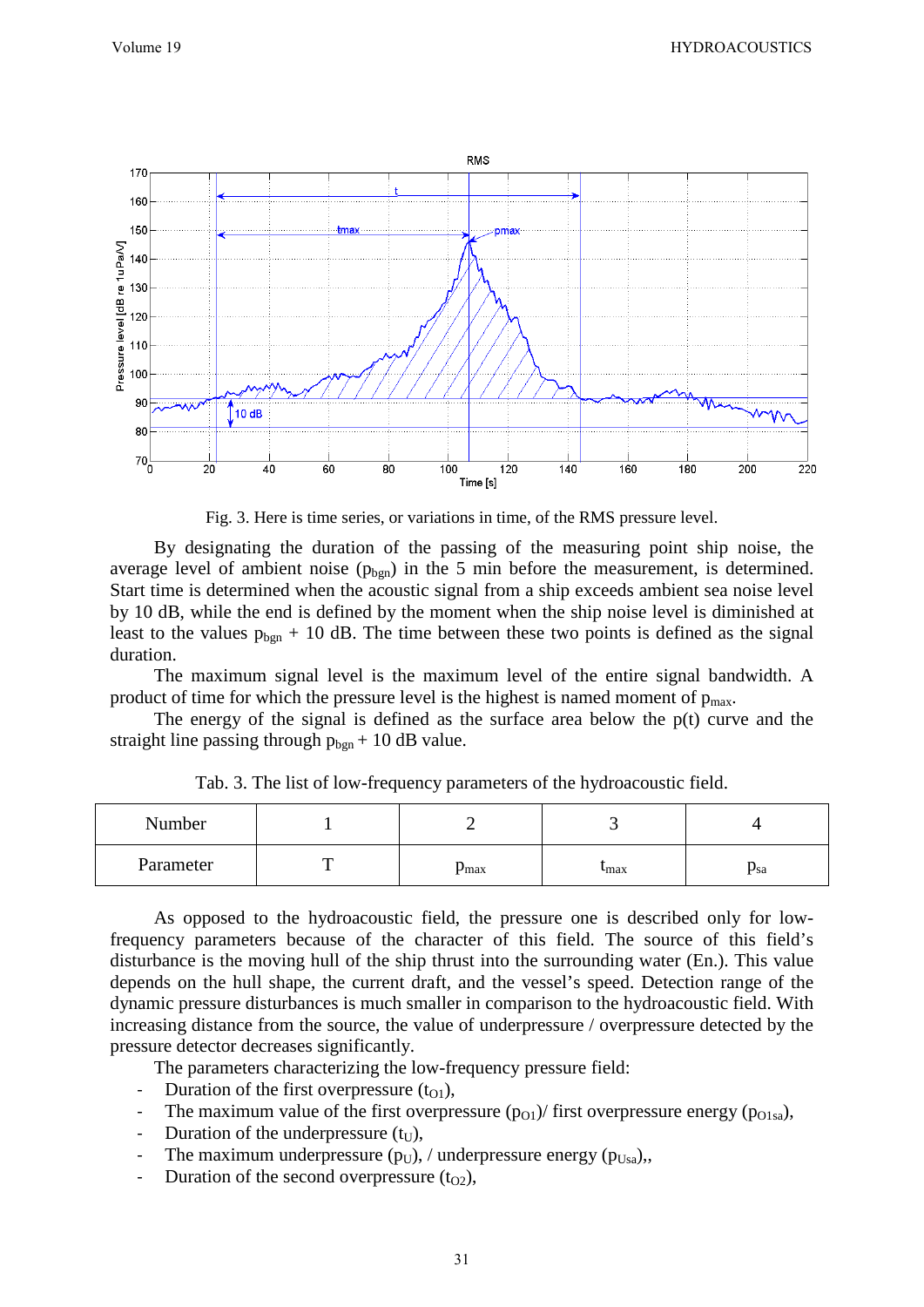

The maximum value of the second overpressure ( $p_{02}$ ), / second overpressure energy  $(p_{O2sa})$ .

Fig. 4. Analyzing signal obtained from pressure sensor.

Duration calculation of both overpressure and underpressure been taken into account with the average pressure level for 1 min prior to measurement of the hydrostatic pressure  $(P_{st})$ . The hydrostatic pressure has been subtracted from the measured value, so overpressure has positive values, underpressure has negative values. Overpressure duration is the time from the moment when exceeding the analyzed value of 1 daPa. The duration of underpressure is determined between zero crossings. The maximum value of overpressure and underpressures are measured for the proper time periods. Energy is defined by the surface area between the pressure curve and the straight line indicating  $0$  daPa ( $P_{st}$ ).

Tab. 4. Proposed parameters of low-frequency pressure field.

| Number    |              | ∼        |                   |    | ັ     | U    |              |          |                   |
|-----------|--------------|----------|-------------------|----|-------|------|--------------|----------|-------------------|
| Parameter | $\iota_{O1}$ | $p_{O1}$ | PO <sub>1sa</sub> | ιU | $p_U$ | PUsa | $\iota_{O2}$ | $p_{O2}$ | PO <sub>2sa</sub> |

The magnetic field was analyzed for low-frequency characteristics. The magnetic field disturbances are related to the local magnetic field, and the field induced by a metal hull. The instantaneous values of the field are given by the three components x, y and z, or the total vector of magnetic induction. Any object moving close to the detector causes a disturbance in the local magnetic field recorded by the magnetometers. The rate of these changes enables us

32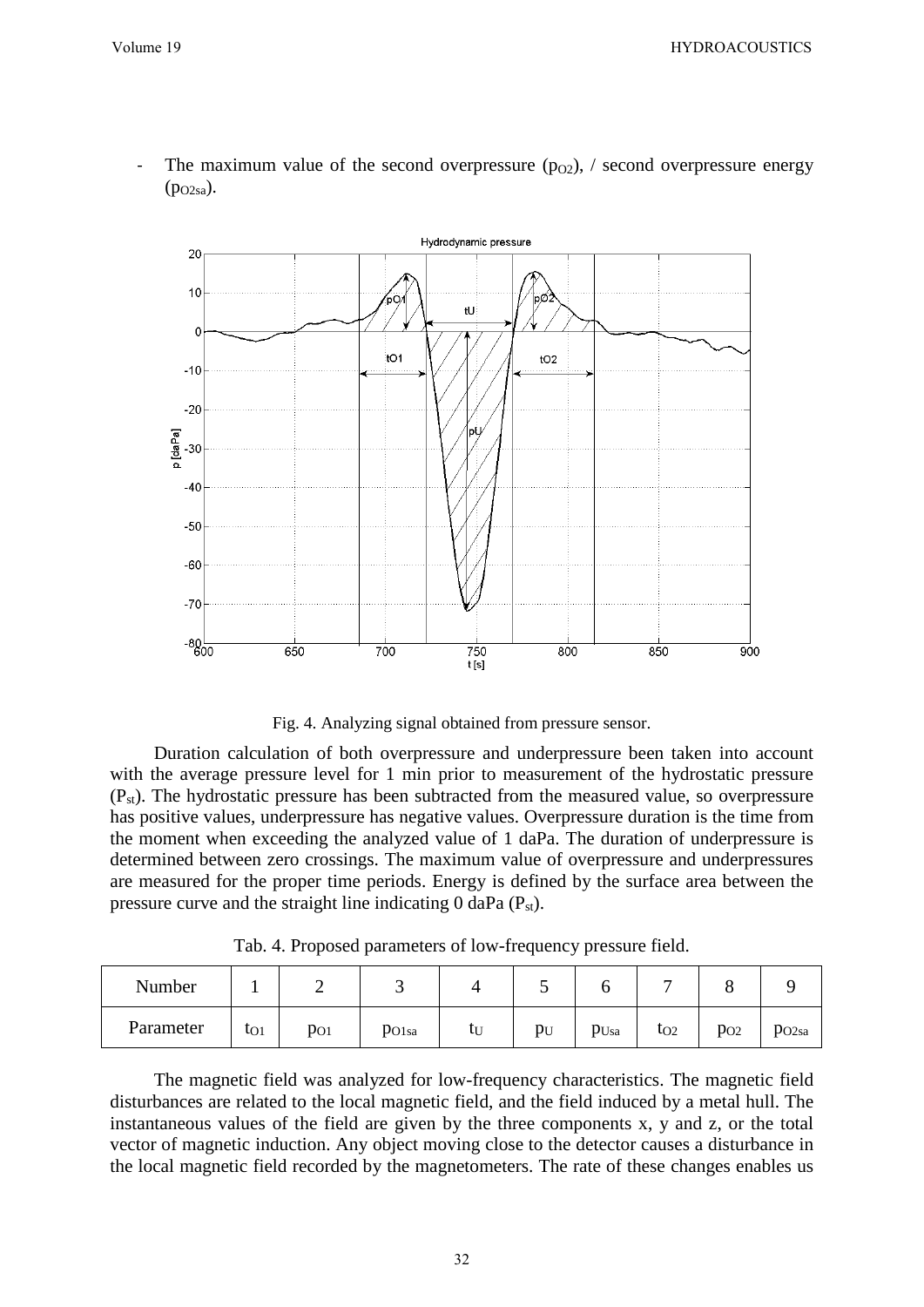to use a small sampling frequency in comparison with the pressure field sampling analysis. A disadvantage of the detection of variations in the magnetic field is that it quickly diminishes with increasing distance from the source. The determined parameters defining the magnetic field disturbance are:

- Duration of the total vector (t),
- Total vector of magnetic induction (B),
- The moment of the maximum of the total magnetic induction vector  $(t_{max})$ ,
- Energy as a surface area  $(B_{sa})$ ,
- Duration of each component disturbances  $(t_{x1}, t_{x2}, t_{y1}, t_{y2}, t_{z1}, t_{z2}, t_{z3})$ ,
- The maximum value of each component  $(B_{x1}, B_{x2}, B_{y1}, B_{y2}, B_{z1}, B_{z2}, B_{z3})$ ,
- Energy as a surface area for each component  $(B_{x1sa}, B_{x2sa}, B_{y1sa}, B_{y2sa}, B_{z1sa}, B_{z2sa})$  $B_{z3sa}$ ).



Fig. 5. X component of magnetic field analysis.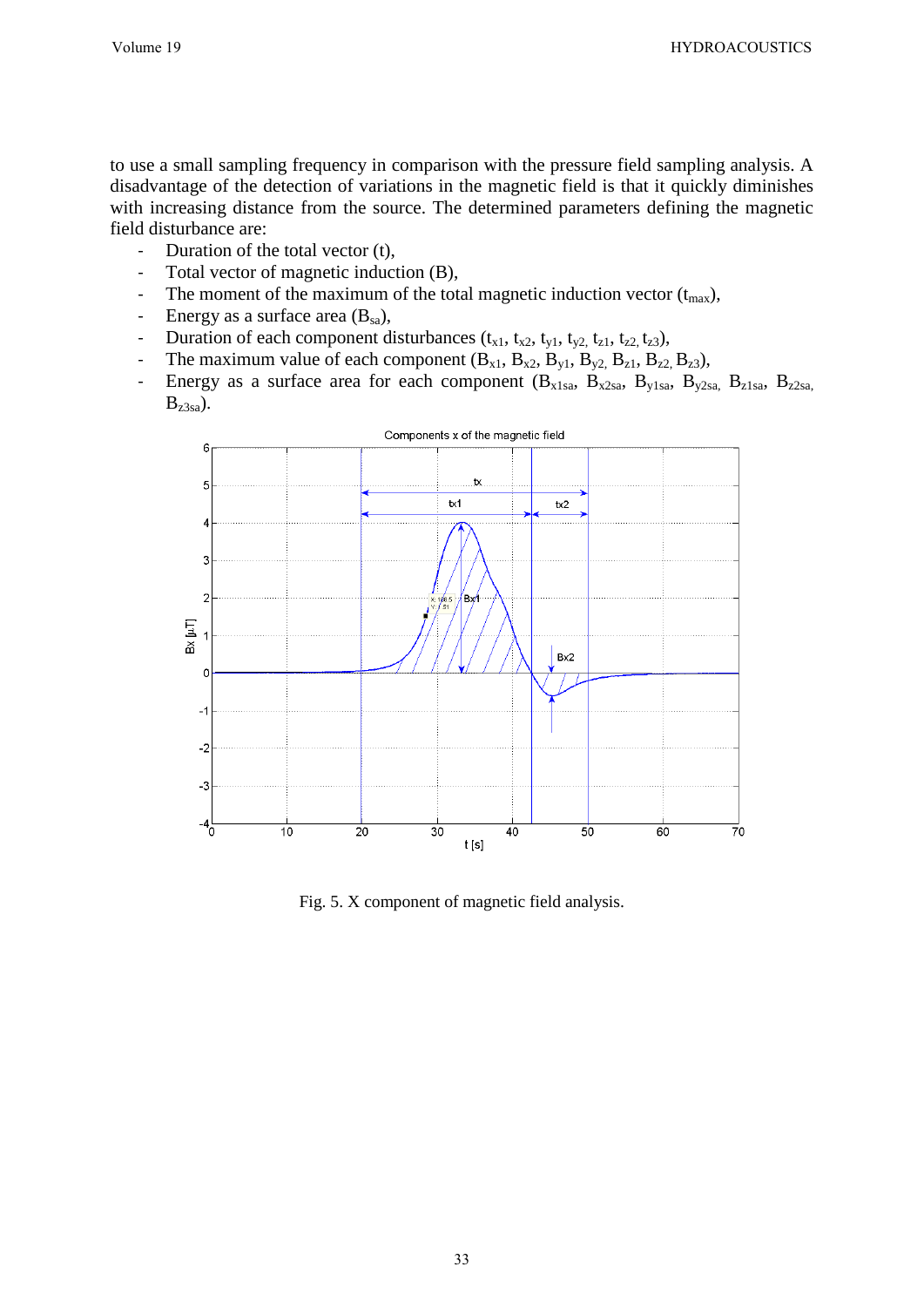

Fig. 6. Y component of magnetic field analysis.



Fig. 7. Z component of magnetic field analysis.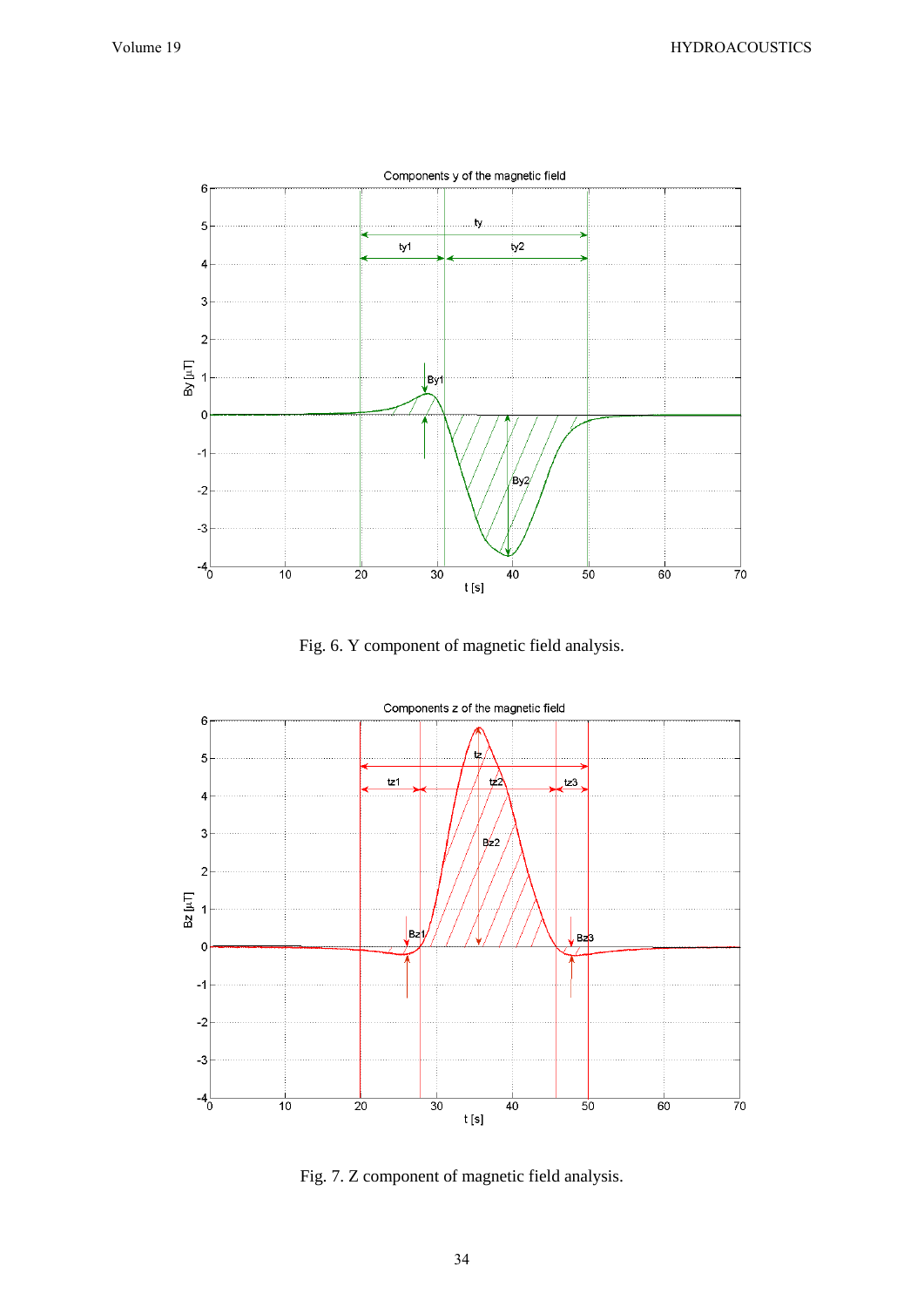

Fig. 8. Magnetic field total vector analysis.

Duration of the total magnetic induction vector is measured from the time when the local magnetic field value  $(B_{bgn})$  exceeded a preset value till the moment of decreasing values below  $B_{bgn}$  + preset value.  $B_{bgn}$  is subtracted from the total value for analyzing only deviations. Its maximum value is the second parameter.

The moment of the total vector maximum value is calculated from the beginning of disorder duration.

The energy is determined by the surface area between the disturbance curve and the straight line indicating a value of  $0 \mu$ T. In analogy to the total vector there were parameters determined for each component.

| Number    | 1          | $\overline{2}$ | 3                 | $\overline{4}$    | 5          | 6          | 7          | 8        | 9        |
|-----------|------------|----------------|-------------------|-------------------|------------|------------|------------|----------|----------|
| Parameter | t          | B              | $t_{\rm max}$     | $B_{sa}$          | $t_{x1}$   | $t_{x2}$   | $t_{y1}$   | $t_{y2}$ | $t_{z1}$ |
| Number    | 10         | 11             | 12                | 13                | 14         | 15         | 16         | 17       | 18       |
| Parameter | $t_{z2}$   | $t_{z3}$       | $B_{x1}$          | $B_{x2}$          | $B_{v1}$   | $B_{v2}$   | $B_{z1}$   | $B_{z2}$ | $B_{z3}$ |
| Number    | 19         | 20             | 21                | 22                | 23         | 24         | 25         |          |          |
| Parameter | $B_{x1sa}$ | $B_{x2sa}$     | $B_{\text{y1sa}}$ | $B_{\text{y2sa}}$ | $B_{z1sa}$ | $B_{z2sa}$ | $B_{z3sa}$ |          |          |

Tab. 5. Low-frequency parameters of magnetic field disturbance.